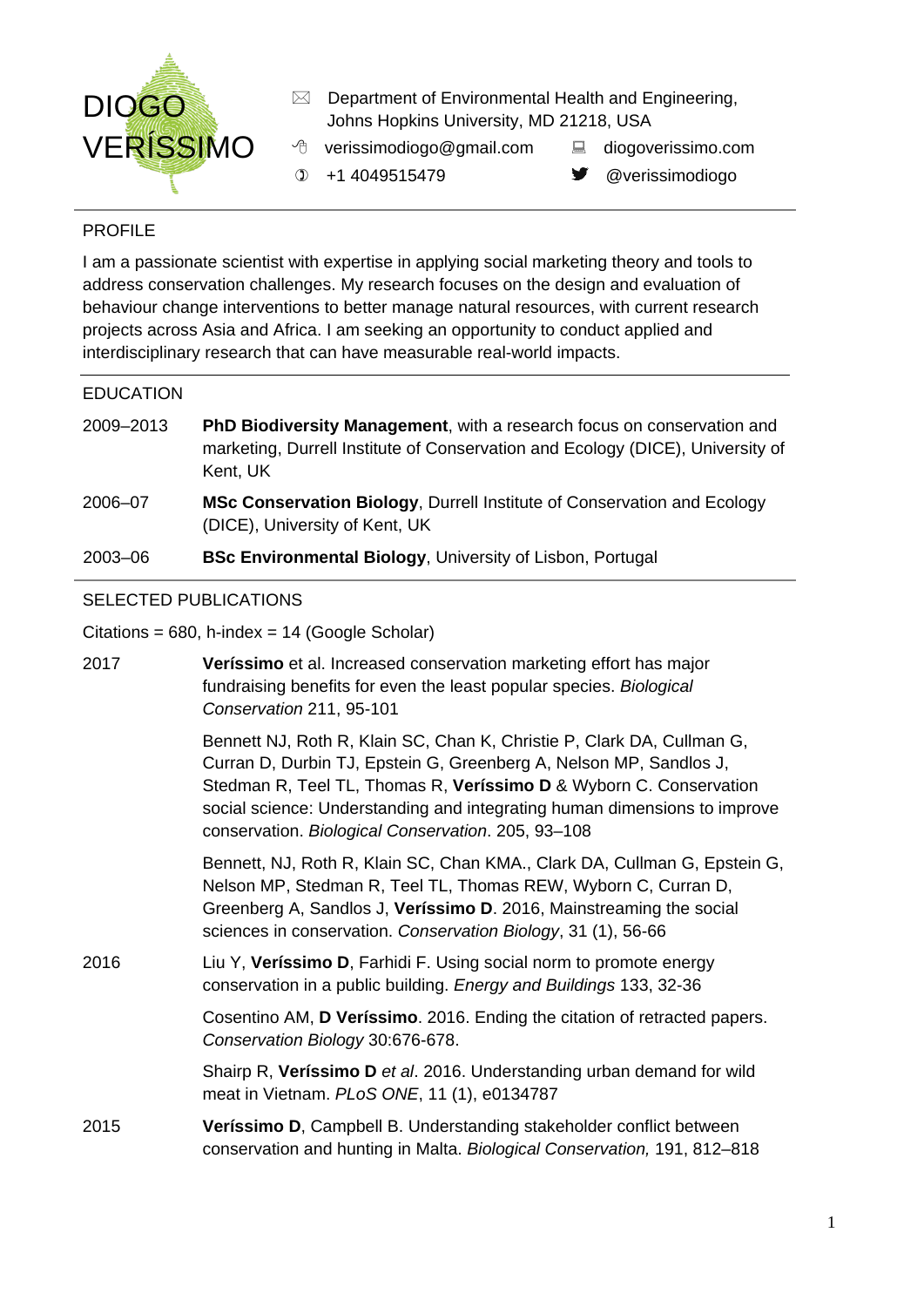Wright AJ, **Veríssimo D,** *et al.* Competitive outreach in the 21st century: Why we need conservation marketing. *Ocean & Coastal Management* 115, 41-48.

Green SJ, Armstrong J, Bogan M, Darling E, Kross S, Rochman C, Smyth A, **Veríssimo D.** Conservation needs diverse values, approaches, and practitioners. *Conservation Letters,* 8 (6) 385–387

Hinsley A, **Veríssimo D**, Roberts DL. Heterogeneity in consumer preferences for orchids in international trade and the potential for the use of market research methods to study demand for wildlife. *Biological Conservation,* 190, 80-86.

Rochman CM, Kross SM, Armstrong JB, Bogan MT, Darling ES, Green SJ, **Veríssimo D.** Scientific Evidence Supports a Ban on Microbeads. *Environmental Science & Technology*, 49 (18), 10759–10761

Campbell B, **Veríssimo D.** Black Stork Down Military Metaphors in Bird Conservation in Malta. *Human Ecology,* 1: 79-92

Harihar A, **Veríssimo D**, MacMillan DC. Beyond compensation: Integrating local communities' livelihood choices in large carnivore conservation. *Global Environmental Change*, 33, 122-13.

2014 **Veríssimo D**, *et al.* Has Climate Change Taken Prominence over Biodiversity Conservation? *BioScience* 64: 625-629

> **Veríssimo D**, *et al.* Evaluating conservation flagships and flagship fleets *Conservation Letters,* 7: 263–270

Bristol RM, Fraser I, Groombridge JJ, **Veríssimo D**. The economics of species translocation: evaluating the costs and benefits of a reintroduction of Seychelles Paradise Flycatcher *Journal of. Environmental Economy Policy,*  3: 237-252

Campbell B, **Veríssimo D.** Bye, bye, Cacopardo! Revisiting factionalism through the hunting scene in Malta. *Journal of Mediterranean Studies*, 23 (2), 203–223

**Veríssimo D**, *et al.* Using a systematic approach to select flagship species for bird conservation in Brazil *Conservation Biology,* 28: 269-77

2013 **Veríssimo D**, Roberts D. The academic welfare state: making peer-review count *Trends Ecology and Evolution,* 28: 623–624

**Veríssimo D.** Pest control: embrace marketing. *Science*, 342(6160):798-9

Kanagavel A, Raghavana R, **Veríssimo D.** Beyond the "general public": Implications of audience characteristics for promoting conservation in the Western Ghats, India. *AMBIO,* 43 (2) 138-148.

**Veríssimo D**, Cugnière L. Revived species: How would they survive? *Nature* 493: 608

Root-Bernstein M, Douglas L, Smith A, **Veríssimo D.** Anthropomorphized species as tools for conservation: utility beyond prosocial, intelligent and suffering species. *Biodiversity and Conservation* 22: 1577-1589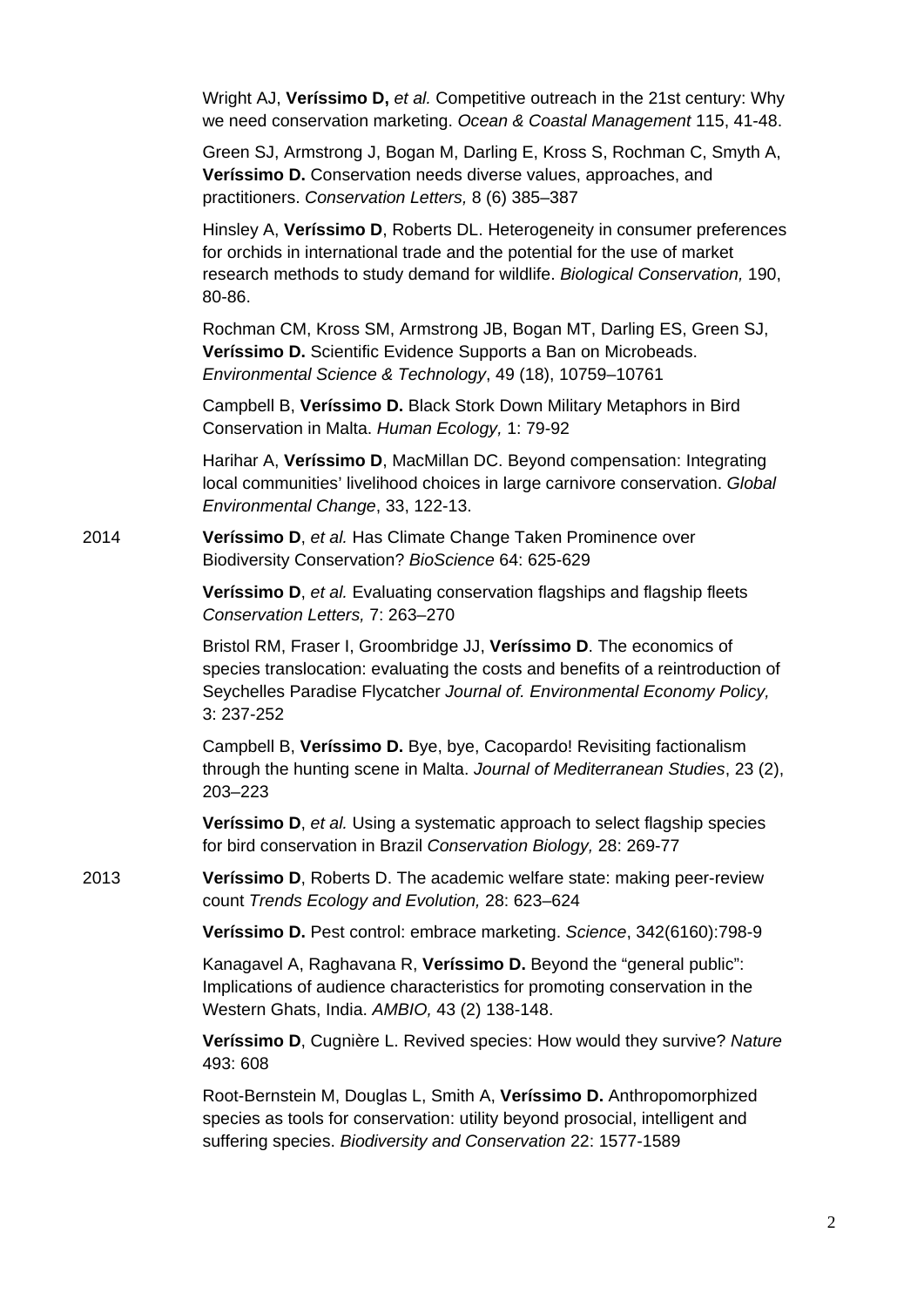| 2012                 | Smith RJ, Veríssimo D, Isaac NJ, Jones KE. Identifying Cinderella species:<br>Uncovering mammals with conservation flagship appeal. Conservation<br>Letters 5: 205-212                                           |
|----------------------|------------------------------------------------------------------------------------------------------------------------------------------------------------------------------------------------------------------|
|                      | Veríssimo D, Metcalfe K. Whaling: Quota trading won't work. Nature 482:<br>162                                                                                                                                   |
|                      | Veríssimo D. et al. Jaguar Panthera onca predation of marine turtles:<br>Conflict between flagship species in Tortuguero, Costa Rica. Oryx 46: 340-<br>347                                                       |
|                      | Veríssimo D, et al. 2012. Selecting marine invertebrate flagship species:<br>Widening the net. Biological Conservation. 145: 4                                                                                   |
|                      | Takahashi Y, Veríssimo D, MacMillan DC, Godbole A. Stakeholder<br>Perceptions of Potential Flagship Species for the Sacred Groves of the North<br>Western Ghats, India. Human Dimensions of Wildlife 17: 257-269 |
| 2011                 | Veríssimo D, MacMillan DC, Smith RJ. Toward a systematic approach for<br>identifying conservation flagships. Conservation Letters 4: 1-8                                                                         |
| 2009                 | <b>Veríssimo D, et al. Birds as tourism flagship species: A case study of tropical</b><br>islands. Animal Conservation 12: 549-558                                                                               |
|                      | Smith RJ, Veríssimo D, et al. Let the locals lead. Nature 462: 280-281                                                                                                                                           |
| <b>Book chapters</b> |                                                                                                                                                                                                                  |
| 2017                 | Veríssimo et al. Conservation marketing as a tool to promote human-wildlife<br>coexistence, In Human-Wildlife Interactions: Turning Conflict into<br>Coexistence. Cambridge University Press, in press           |
| 2010                 | Smith RJ, Veríssimo D, MacMillan DC. Marketing and conservation: how to<br>lose friends and influence people. Pg 215-232. In Trade-Offs in<br>Conservation. Wiley-Blackwell.                                     |
| <b>TEACHING</b>      |                                                                                                                                                                                                                  |
|                      | 2015-Present Guest lecturer on Conservation Marketing, Conservation Leadership MPhil,<br><b>Cambridge University</b>                                                                                             |
| 2014                 | Associate Lecturer in the postgraduate module " Business Principles for<br>Biodiversity Conservation " and undergraduate module "Topics in<br>Conservation Biology" DICE, University of Kent                     |
| 2011                 | Lecturer and convener of the module "Conservation Education and<br>Marketing", MSc in Conservation Biology, Njala University/University of Kent,<br>Sierra Leone                                                 |
| 2010                 | Guest lecturer on undergraduate module "Animals and People", DICE,<br>University of Kent                                                                                                                         |
|                      | Guest lecturer, "Contemporary Issues in Tourism" module, Kent Business<br>School, University of Kent, UK                                                                                                         |
|                      | 0.11T11T0U11C                                                                                                                                                                                                    |

## SUPERVISING & MENTORING

2016-Present Laura Thomas-Walters, PhD in Biodiversity Management, University of Kent, UK (Co-supervisor)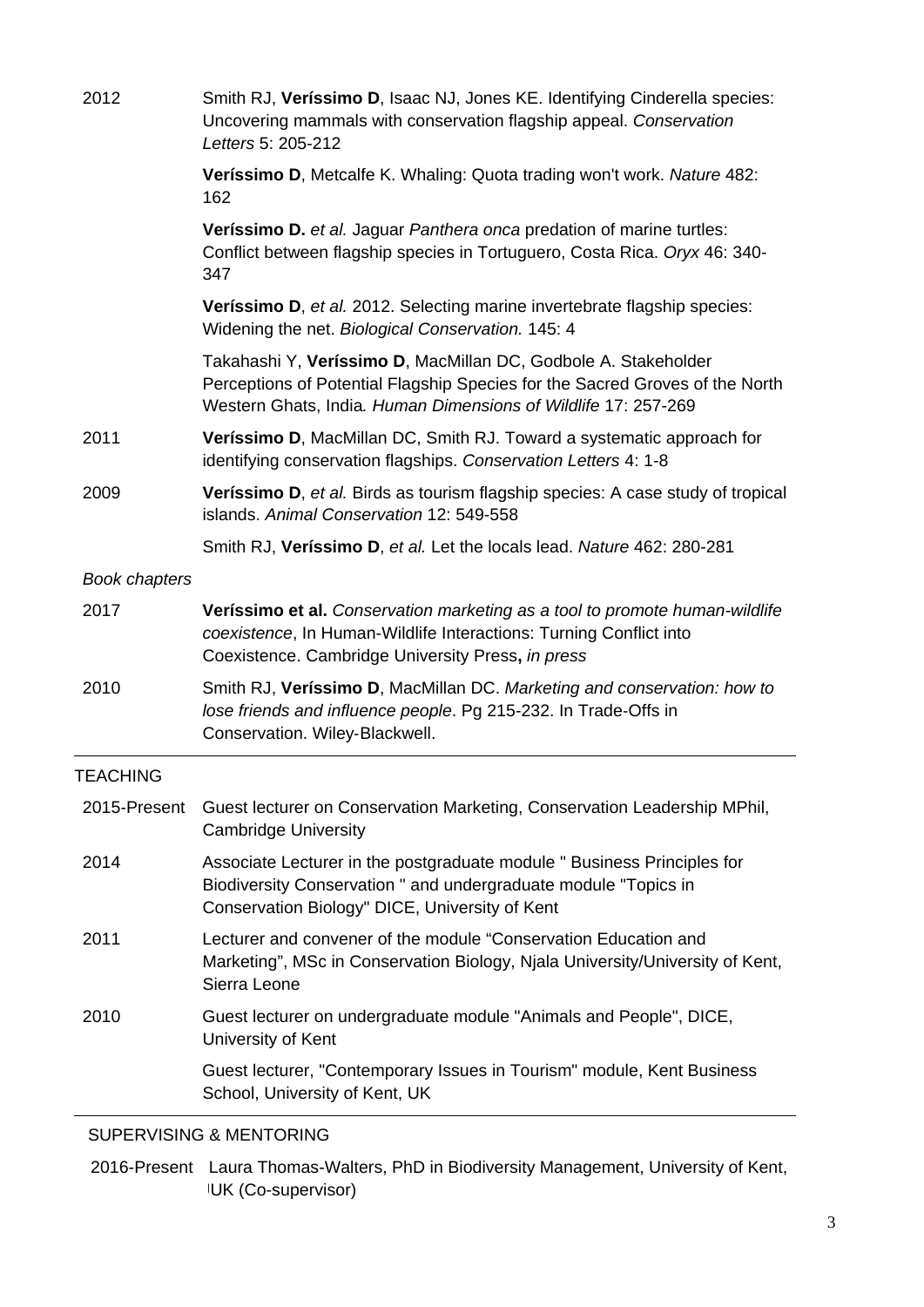Gabby Salazar, MSc in Conservation Science, Imperial College, UK Alexandra Panagiotou, MSc Conservation & Biodiversity, University of Exeter, UK (Co-supervisor) 2015-16 Alexandra Shah, PhD in Environmental Science, George Mason University, USA (Co-supervisor) 2013-14 Rachel Shairp, MSc in Conservation Biology, University of Kent, UK (Cosupervisor) Elisabeth Duthie, MSc in in Conservation Science, Imperial College, UK (Cosupervisor) Diane Mégias, BSc in Wildlife Conservation, University of Kent, UK

## RESEARCH EXPERIENCE

| 2014-2017    | David H. Smith Conservation Research Fellow, (USA), Using social return<br>on investment to evaluate and improve conservation outreach, Rare / Johns<br>Hopkins University, mentored by Prof. Paul Ferraro |
|--------------|------------------------------------------------------------------------------------------------------------------------------------------------------------------------------------------------------------|
| 2015-Present | Co-Principal Investigator, Mitigating the impact of sea turtle consumption in<br>São Tomé (São Tomé & Príncipe), led by Associação Tartarugas Marinhas                                                     |
| 2015-Present | <b>Technical Advisor for Impact Evaluation and Social Marketing, Living</b><br>with Tigers (Nepal), led Chester Zoo, UK                                                                                    |
| 2014-2015    | Team member, Towards sustainable logging in São Tomé (São Tomé &<br>Príncipe), led by University of Lisbon                                                                                                 |
| 2013-15      | Co-Principal Investigator, Bird hunting and conservation in Malta: an<br>exploratory stakeholder analysis (Malta), led by University of Kent                                                               |
| 2012-13      | Research Associate, Spix Macaw Reintroduction (Brazil), led by SAVE<br><b>Brasil</b>                                                                                                                       |
| 2008-09      | Team member, Lesser Florican Community Leadership Programme (India),<br>led by ARK Foundation                                                                                                              |
| $2001 - 06$  | <b>Educator, Environmental Education Programmes (Portugal), led by Lisbon</b><br>Zoo                                                                                                                       |

### PRIZES & AWARDS

| 2017 | Early Career Conservationist Award, Society for Conservation Biology, "for<br>extraordinary contributions in the development and use of marketing practices<br>and techniques that support the delivery of high-impact conservation" |
|------|--------------------------------------------------------------------------------------------------------------------------------------------------------------------------------------------------------------------------------------|
| 2016 | <b>Young Professional Award, Commission for Education &amp; Communication of</b><br>the International Union for the Conservation of Nature (co-recipient),                                                                           |
| 2015 | Durrell Trust for Conservation Biology Prize, Durrell Institute of<br>Conservation and Ecology (co-recipient) - most outstanding research thesis<br>produced over the previous year.                                                 |
| 2012 | International Union for the Conservation of Nature / Thomson Reuters<br><b>Media Award</b> $-$ to honour exceptional environmental journalism                                                                                        |
| 2008 | <b>Best Presentation, XII Meso American Congress on Biology and Conservation</b>                                                                                                                                                     |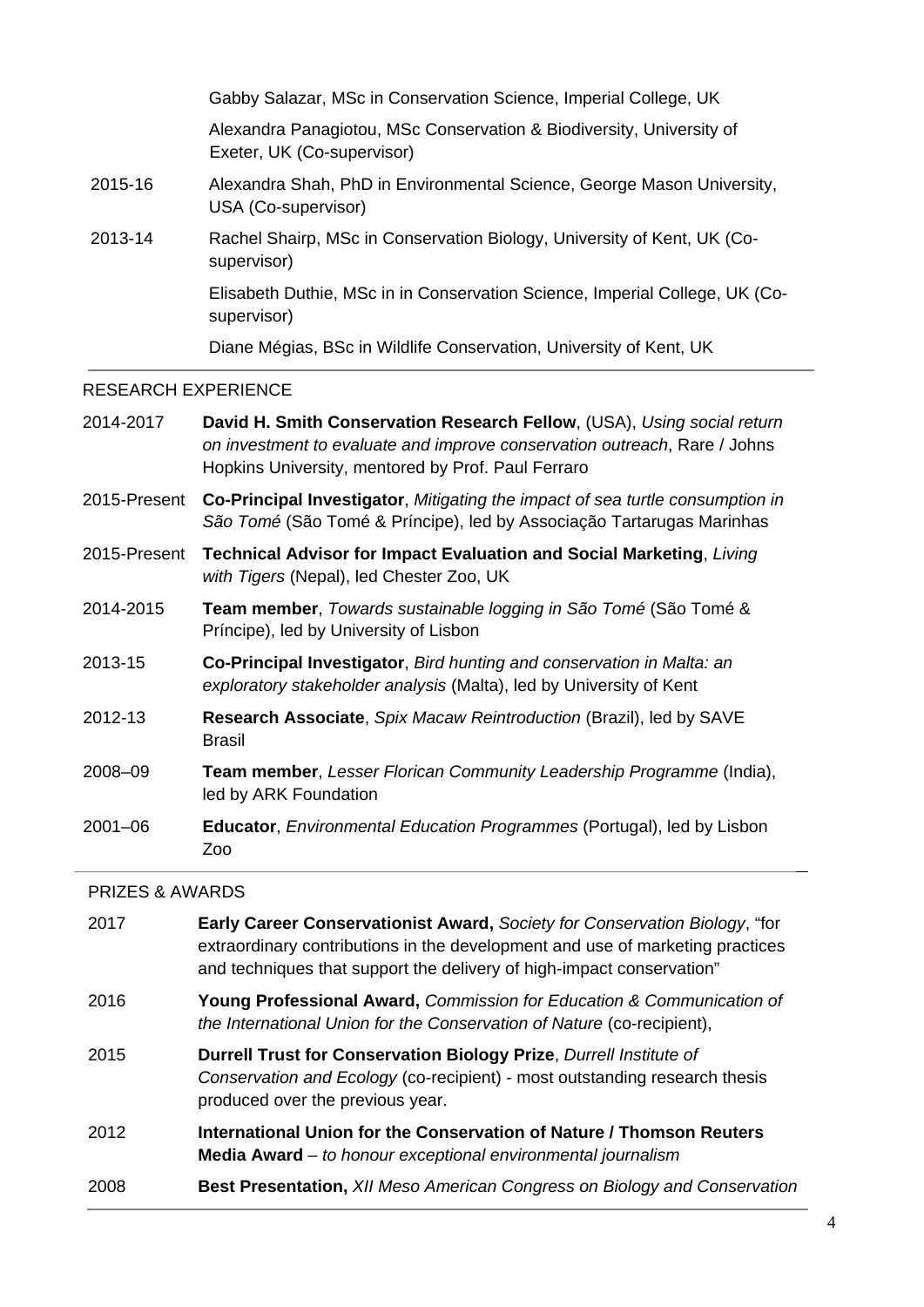### FUNDING (only USD \$5 000+)

| 2016 | Co-Writer, Living with Tigers, PI: Alexandra Zimmermann (Chester Zoo),<br>Darwin Initiative, USD 295 000                                                                             |
|------|--------------------------------------------------------------------------------------------------------------------------------------------------------------------------------------|
|      | <b>Co-Writer,</b> Mitigating the impact of sea turtle consumption in São Tomé, PI:<br>Sara Vieira (Associação para as Tartarugas Marinhas), Rufford Small Grant,<br><b>USD 7 500</b> |
| 2014 | Co-Writer, Towards sustainable logging in São Tomé, PI: Ricardo Lima<br>Conservation Leadership Programme, USD 20 000                                                                |
|      | Writer, David H. Smith Conservation Research Fellowship, Society for<br>Conservation Biology, USD 150 000                                                                            |
| 2009 | <b>Writer, Doctoral Research Fellowship, Education Ministry of Portugal, USD</b><br>120 000                                                                                          |
| 2008 | <b>Co-Writer, Lesser Florican Community Leadership Programme, PI: Supriya</b><br>Jhunjhunwala, Conservation Leadership Programme, USD 17 000                                         |

## PROFESSIONAL SERVICE

#### *Institutional Leadership*

| 2017-Present | Vice-President, International Marketing Association |  |  |
|--------------|-----------------------------------------------------|--|--|
|              |                                                     |  |  |

- 2016–Present Member of the Publications Committee of the Society for Conservation Biology
- 2014–Present President, Conservation Marketing Working Group, Society for Conservation Biology

*Editorial Boards & Special issues*

- 2018 Guest Editor, Social Marketing quarterly, Special issue on Biodiversity **Conservation**
- 2013 Guest Editor, Conservation Evidence, Special Issue on Behaviour Change

2012–Present Associate Editor, Asian Journal of Conservation Biology

### *Journal Peer-reviewer*

Trends in Ecology & Evolution; Proceedings of Royal Society B; Conservation Letters; Conservation Biology; Biological Conservation; Biological Reviews; Animal Conservation; PLoS ONE; Biodiversity & Conservation; Conservation & Society; Oryx; PeerJ; Global Conservation & Ecology; Endangered Species Research; AMBIO

### *Professional affiliations*

| 2016–Present Member, International Union for the Conservation of Nature (IUCN) Task<br>Force on Human-Wildlife Conflict |
|-------------------------------------------------------------------------------------------------------------------------|
| 2016-Present Member, International Social Marketing Association                                                         |
| 2012–Present Co-founding member, European Social Marketing Association                                                  |
| 2011–Present Member, IUCN Commission on Education and Communication                                                     |
| 2010–Present Co-founding member, International League of Conservation Writers                                           |
| 2008–Present Lifetime Member, Society for Conservation Biology                                                          |